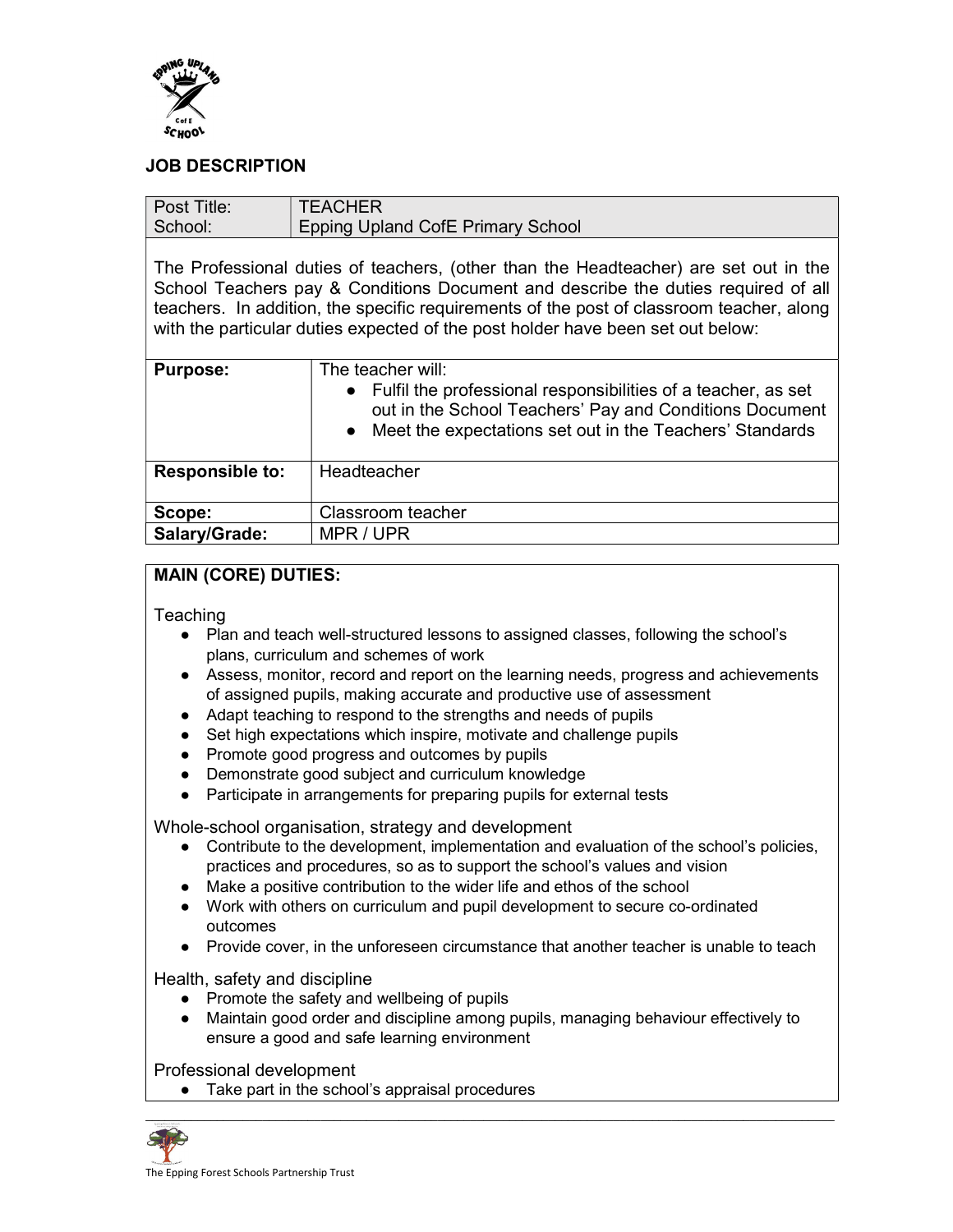- Take part in further training and development in order to improve own teaching
- Where appropriate, take part in the appraisal and professional development of others

**Communication** 

- Communicate effectively with pupils, parents and carers
- Respond to emails and other forms of communication in a timely manner in line with the school's practices

Working with colleagues and other relevant professionals

- Collaborate and work with colleagues and other relevant professionals within and beyond the school
- Develop effective professional relationships with colleagues

Personal and professional conduct

- Uphold public trust in the profession and maintain high standards of ethics and behaviour, within and outside school
- Have proper and professional regard for the ethos, policies and practices of the school, and maintain high standards of attendance and punctuality
- Understand and act within the statutory frameworks setting out their professional duties and responsibilities

Management of staff and resources

- Direct and supervise support staff assigned to them, and where appropriate, other teachers
- Contribute to the recruitment and professional development of other teachers and support staff
- Deploy resources delegated to them

Other areas of responsibility

• Pastoral responsibilities

The teacher will be required to safeguard and promote the welfare of children and young people, and follow school policies and the staff code of conduct.

Please note that this is illustrative of the general nature and level of responsibility of the role. It is not a comprehensive list of all tasks that the teacher will carry out. The postholder may be required to do other duties appropriate to the level of the role, as directed by the headteacher or line manager.